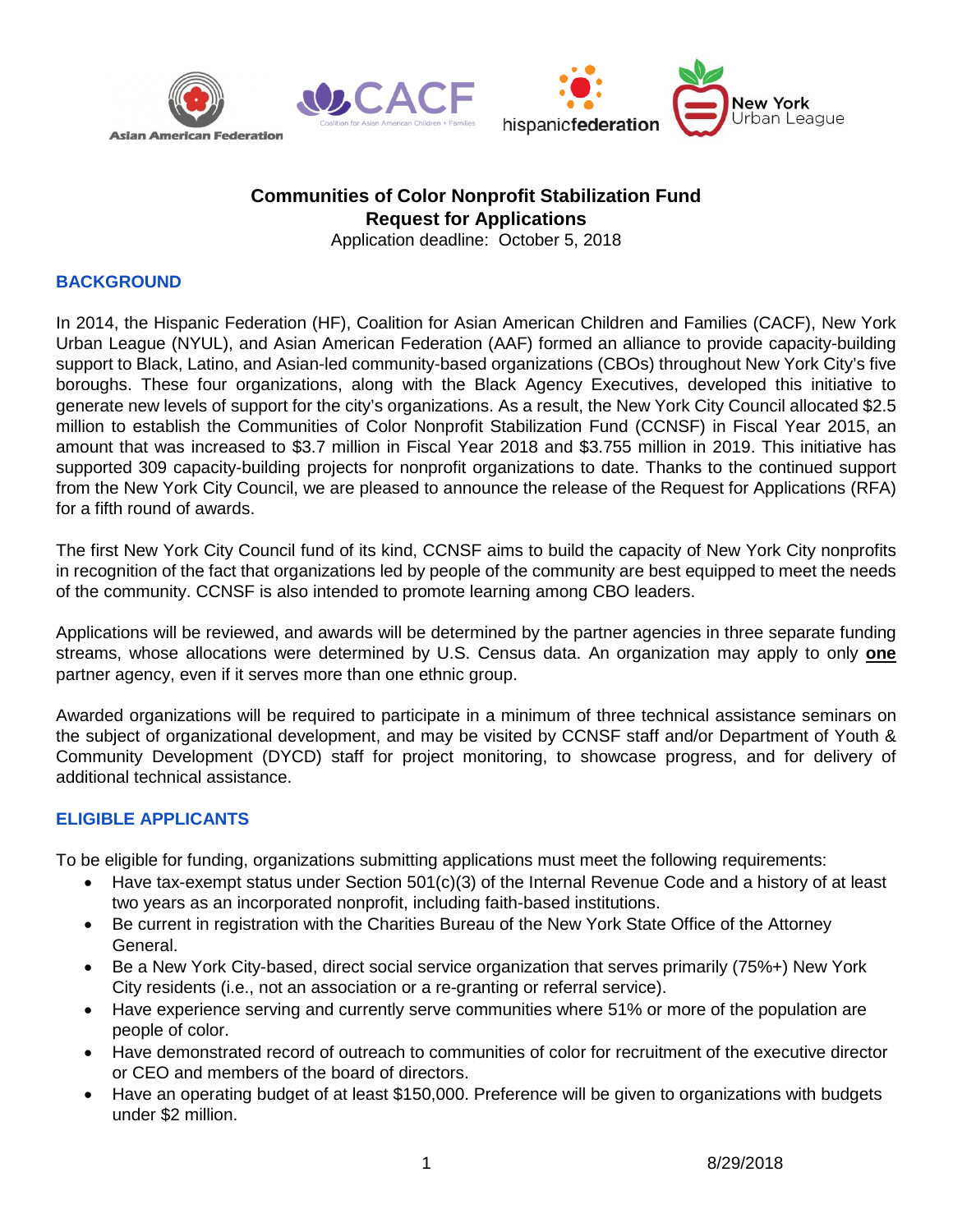- Have demonstrated commitment to equal employment opportunities.
- Have demonstrated commitment and capacity to deliver culturally competent services.
- Please note: Organizations that utilize fiscal sponsors/conduits are not eligible.

#### **NEW YORK CITY COUNCIL REVIEW AND DYCD VETTING**

All finalist organizations and consultants will be subject to a vetting process and database searches regarding any outstanding financial obligations, conflicts of interest, or other disqualifying issues. Sources used for vetting purposes will include, but not be limited to, the following:

- **I. Agencies**
- Lexis Comprehensive Business Report (related entities, principals, tax warrants, liens, workers compensation violations, addresses)
- Lexis News Review (search for negative news)
- PASSPort registration (contract history with the City, cautions, performance evaluations)
- IRS Database (tax-exempt status)
- New York State Department of State Corporations Database (incorporation status)
- New York State Tax Warrant Notice Database
- New York City Department of Buildings (location occupancy status)
- New York City Department of Health and Mental Hygiene: Group Child Care Services o Day Care Center Inspections
- Review of use of funds to ensure that monies are not used in any prohibited manner
- Conflict of Interest forms
- Charities Exemption, if applicable, and
- Authorization forms review

#### **II. Consultants**

- Lexis Comprehensive Business Report (related entities, principals, tax warrants, liens, workers compensation violations, addresses)
- Lexis News Review (search for negative news)
- Registration with State Attorney General's Office
- Google and social media
- Conflict of Interest forms

## **ELIGIBLE PROJECTS**

The purpose of the CCNSF capacity-building program is to help organizations identify and address their most pressing organizational needs. Organizations can apply for funding in one of seven areas. Organizations MAY NOT apply for a project under an area that they previously were funded for through CCNSF:

*1. Management information systems design and development:* This includes securing and/or designing software, and building related staff skills necessary for managing work more effectively (e.g., tracking client demographic data, service utilization, and progress toward outcomes).

*2. Financial management and planning:* This includes assessment, planning, and development of financial systems, as well as staff skill-building to improve reporting systems and enable organizations to identify the most cost-effective services.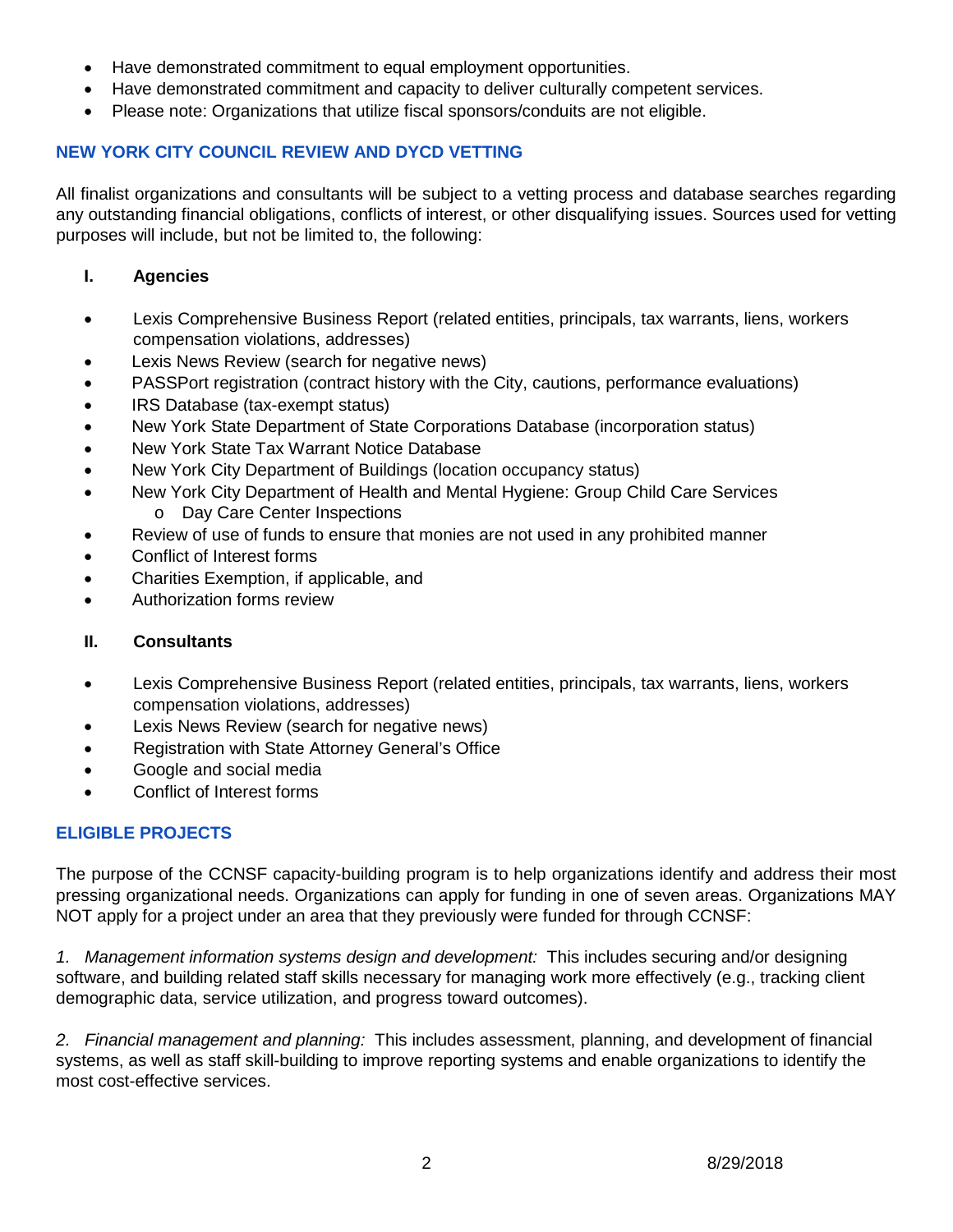*3. Evaluation and outcomes system development:* This includes efforts to implement systems to keep information related to client needs, referral sources, and services provided; implement systems to measure and/or service recipient satisfaction and/or service recipient outcomes; develop programmatic success measures; and develop evaluation capacity.

*4. Leadership development:* This includes leadership succession planning; creation and implementation of volunteer management/recruitment plan; management/leadership training for staff; training for board of directors; and creation of board policies.

*5. New program planning and development:* This includes conducting a needs assessment of community needs and assets, planning of new programs through research on effective practices, and staff development in support of the new initiatives.

*6. Strategy and organizational development:* This includes efforts to create a staff performance review process; a strategic or operational/annual plan; a communications or marketing plan; and a fundraising or donor development plan.

*7. Collaboration and strategic alliances:* This includes efforts to establish partnership agreements, create action plans to collaborate with other agencies, and develop a plan for organizational mergers.

#### **TOTAL AWARDS**

Under this RFA, CCNSF will make awards of up to \$35,000 for organizations with organizational budgets between \$150,000 to \$500,000 and awards of up to \$45,000 for organizations with budgets that are \$500,001 and above. Priority is given to community-based organizations with budgets under \$2 million. All awarded funds must be expended, and all services must be completed by June 30, 2019. There are no exceptions to this requirement. The possibility of future awards is contingent on the New York City Council's decision to continue funding CCNSF in FY 2020. Funding during one year of the program will not guarantee funding in subsequent years. However, successful implementation of a CCNSF grant may contribute to favorable consideration for renewed funding. In the event that additional funding becomes available, organizations will have to re-apply with a new project and proposal.

Award decisions will be made by three allocations panels, each organized by one of the CCNSF partners (HF; CACF and AAF; or NYUL). Each panel will be an independent and transparent body comprised of at least five voting members with expertise in philanthropy and capacity-building, as well as at least two non-voting representatives from each of the other CCNSF partners.

Awards will be subject to terms of the contract between the City of New York and Hispanic Federation, New York Urban League, or Coalition for Asian American Children and Families. Awardees will be required to enter into an Awardee Agreement with the organization to which they applied. Funds will not be distributed to any awardee unless and until all contract requirements are met.

#### **MONITORING AND AWARD RECIPIENT LEARNING ACTIVITIES**

Awardee organizations will be required to submit monthly financial reports, a mid-year progress report in March 2019, and a final report in July 2019. During the award period, awardee organizations will also be required to send at least two staff members to three seminars on organizational development topics held by one of the four partners. In addition, each awardee may be asked to host a site visit for CCNSF representatives to showcase progress and activities, as well as identify gaps or additional assistance needed.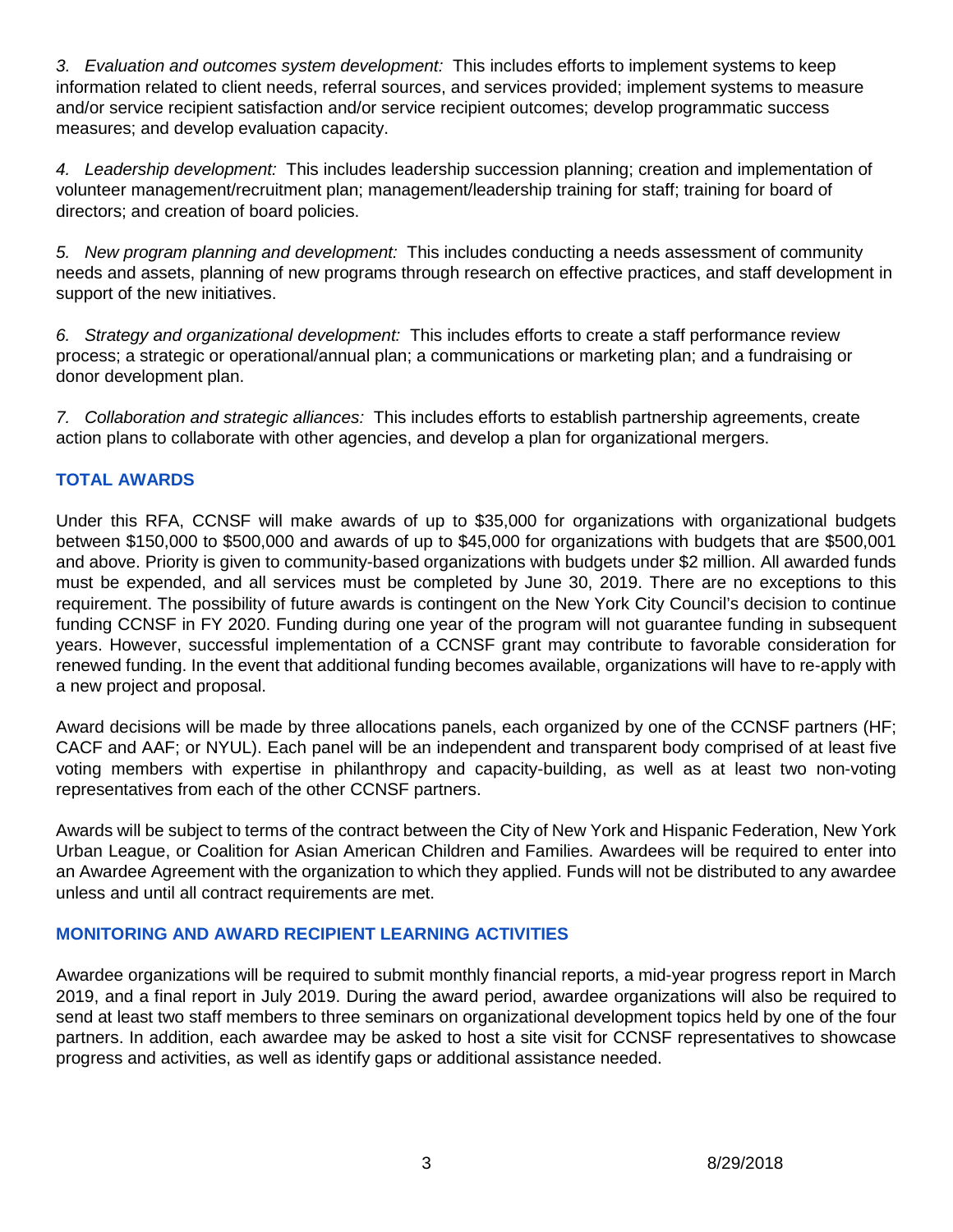#### **EVALUATION CRITERIA**

The strongest applications will be those that meet all or most of the following criteria:

- Project is focused, well-defined, and clearly aligns with one of the project areas identified on pages 2-3. Organizations MAY NOT apply for a project under an area that they previously were funded for through CCNSF.
- Needs statement is compelling, relates to organizational effectiveness and fulfillment of mission, and addresses (when relevant) how increased capacity will enhance organization's ability to offer services in a culturally and linguistically competent manner. If you received an award in the last four years, briefly describe the project(s), results, and any impact.
- Organization demonstrates linguistic and cultural capacity; a track record of providing culturally competent and language accessible services; an understanding of cultural and linguistic needs of population served; demonstrated and successful record of outreach to communities of color for recruitment of the executive director or CEO and members of the board of directors; and a record of involving the community in the planning, implementation, or promotion of programs.
- Staff and consultants leading the project must show the necessary qualifications and experience needed to implement the project successfully. Project includes a plan to sustain the newly-developed capacity after the award period ends.
- Project identifies a clear and realistically achievable timeline (project MUST be completed by June 30, 2019), as well as outcomes and indicators of success, and how outcomes will be sustained.
- Organizations with an annual budget that exceeds \$2 million must provide a strong rationale for the request.
- Plan identifies a reasonable process for measuring progress towards benchmarks and overall success of project.
- Project budget is clear and relates to the program design.
- Project budget costs are reasonable, and revenue is sufficient to accomplish goals of the project.
- Consultant is chosen with the following considerations:
	- o Consultant cannot be existing staff, a current/former intern, or family/relatives of staff or board members
	- o Consultant has been properly interviewed and references checked
	- $\circ$  In line with CCNSF goals to support and build capacity within communities of color, the initiative also encourages the use of consultants of color, organizations that are led by people of color, or organizations that are M/WBE certified or otherwise eligible.

Note: There is a monetary cap on how much each Consultant can be paid under this grant; it is a collective cap across all awardees. The cap on for-profit consultants is \$50,000 and the cap on non-profit consultants is \$75,000. A list of consultants used over the last four years, non-profit and for profit will be provided at the information sessions. This is not an endorsement of the consultants themselves or the services they provide.

## **APPLICATION**

Please prepare the application using the following format**:**

#### **I. Cover Sheet**

Please complete or recreate the cover sheet provided as part of this RFA.

#### **II. Project Abstract**

Please complete or recreate the project abstract sheet provided as part of this RFA.

#### **III. Narrative**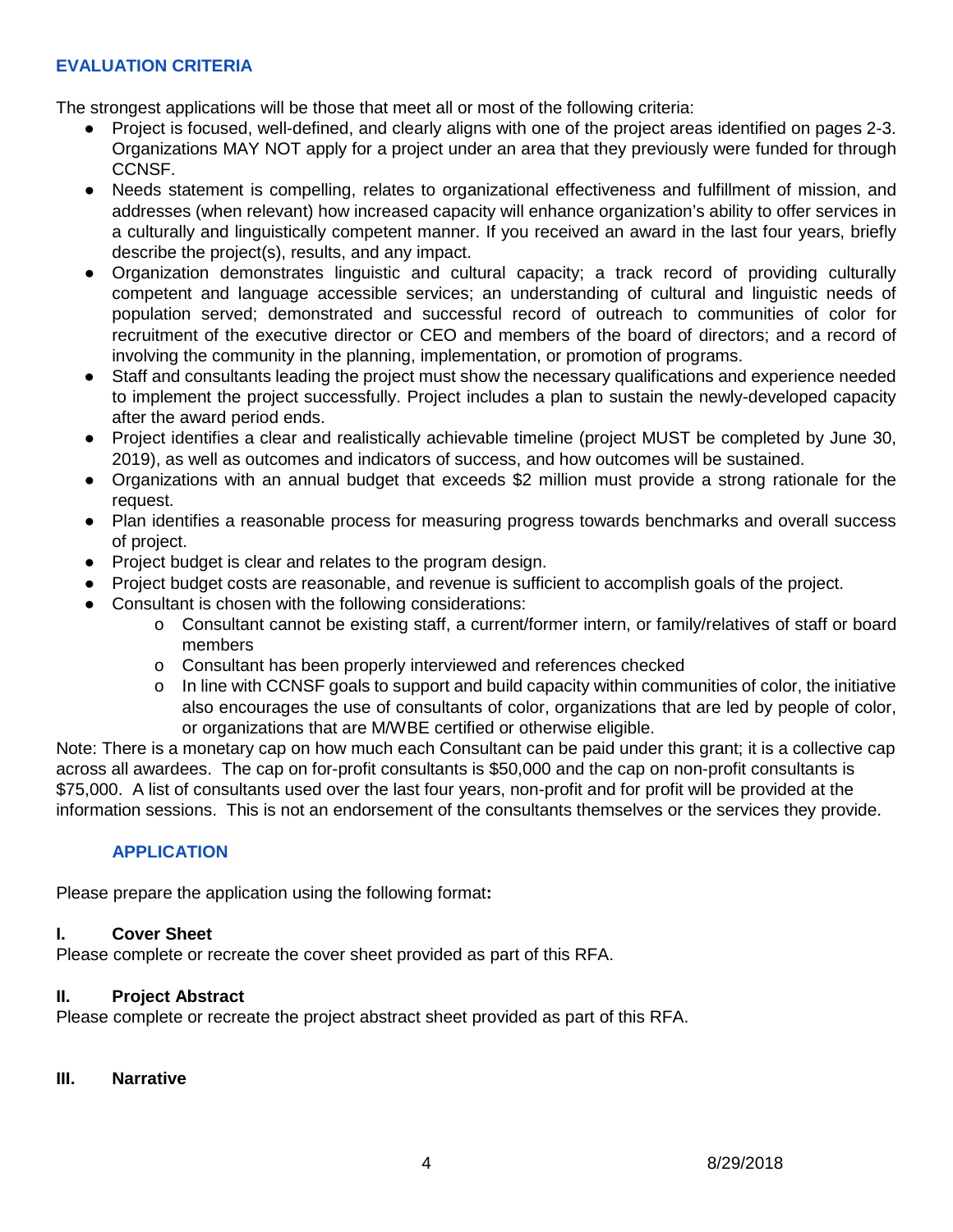The application narrative must not exceed five single-spaced pages (excluding cover page and attachments). Please number each page of the narrative and use 11-point Arial font and 1" margins. In preparing your narrative, please use the following outline:

## **A. About the Organization** (one page)

- Date the organization was established and incorporated
- Mission statement
- Brief overview of community served
- Brief overview of key programs and accomplishments
- How the organization meets each of the RFA's eligibility criteria

## **B. Need/Opportunity** (half-page to one page)

- Describe the organizational issue or problem to be addressed, why it is important to undertake the proposed project at this time, and the anticipated impact the project will have on the organization's clients. Where relevant, describe how the project will increase the organization's ability to deliver services in a culturally and linguistically competent manner.
- **If you received an award in the last four years, briefly describe the project(s), results, and any impact.**
- For organizations with budgets over \$2 million, please describe your past investment in capacitybuilding, project undertaken, and the impact on your organization.

## **C. Goals, Activities, and Timeline** (one page)

- Describe the goals for the project
- Describe the project activities and how CCNSF funding will be used
- Describe the rationale for project activities
- Include a timeline of the project
- Describe how this project will help to advance the mission of the organization or achieve a broader goal

## **D. Outcomes** (one page)

What are the outcomes you hope to achieve through this capacity-building project, and how will you know if your outcomes are achieved? What is your measure of success?

## **E. Organizational Capability and Project Sustainability** (one page)

- Describe the organization's current and past record of providing services in a linguistically and culturally competent manner.
- Describe how the organization engages the community in planning, implementation, and promotion of programs.
- Describe the key staff, board, volunteers, and/or consultants to be involved in the proposed activity. Provide (as attachments) resumes and/or a description of roles for key staff. If consultants have already been identified, provide a justification. If consultants will be selected, include a list of desired qualifications and selection criteria.
- Describe how the capacity that the project develops will be sustained after the grant period.

## **IV. Required Attachments**

- Project budget and budget narrative: Please use the template provided as part of this RFA. Some general expense limitations include: (See attached sample awardee agreement for additional information on eligible expenses)
	- Salary expenses allocated to CCNSF may not exceed 30% of the project's awarded budget and are allowed only under the following two scenarios: 1) existing staff are delivering training or professional development to other staff to enhance the capacity of the CBO and is currently not compensated for offering this training; 2) existing staff are participating in training and other existing staff have to cover programs so there is no disruption to services.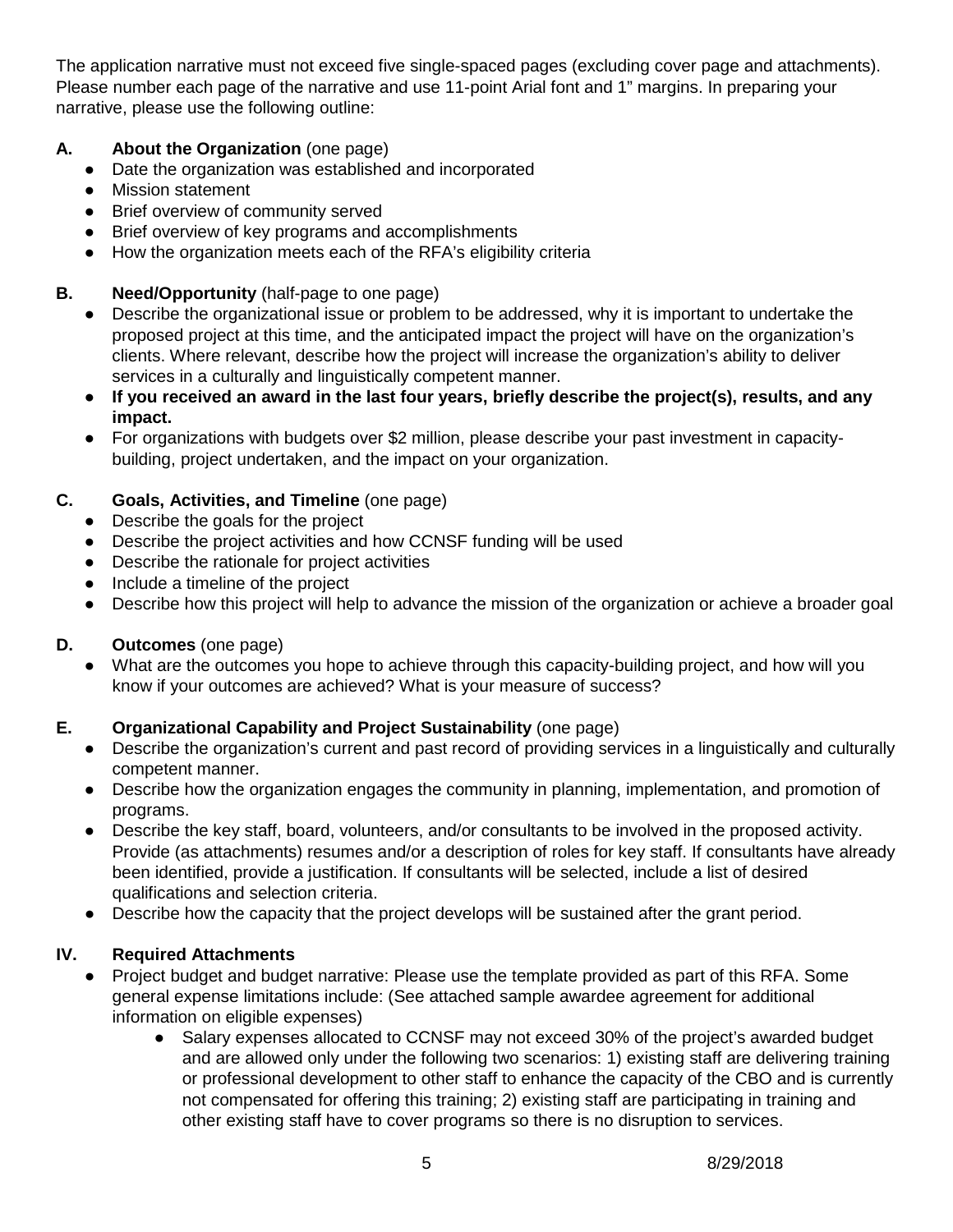- Fringe benefits are capped at 15% of the salary line item.
- All consultants (for-profit and nonprofit) are capped at 60% of the awarded budget.
- Computer hardware and software expenses are capped at 30% of the awarded budget. No other capital expenses are allowed.
- The budget narrative should explain how amounts were calculated and include any necessary details to illustrate how the award funds would be used. Please use attached template (downloadable).
- For identified consultants, attach the following documents:
	- **Resume**
	- EIN/Social Security Number
	- Contact Information
	- Conflict of Interest Disclosure Certification Exhibit B (Attachment)
	- Client List
	- Description of consultant appropriateness/rationale for choosing the consultants
- IRS determination letter
- Proof of registration with the New York State Office of the Attorney General (Attached)
- List of board of directors and senior officers, and the affiliations, race, and ethnicity of each member
- MOCS Doing Business Form Download: [http://on.nyc.gov/1wA3jxz](https://on.nyc.gov/2pilGKP)
- MOCS Conflict of Interest Disclosure and Compliance Certification Download: [http://on.nyc.gov/1xErOJc](https://on.nyc.gov/2QIYSjI)
- Agency budget for current fiscal year
- Key program staff's resumes, and consultant qualifications or description of qualifications (if applicable)
- Organization's most recent financial audit. If prior to 2017, also provide a preliminary report for 2017 and budget analysis YTD with variance. If the organization does not have an audit, please submit the most recent internal financial statements and/or IRS form 990 and also provide an explanation, in the cover sheet, as to why there is no audit.

## **HOW TO SUBMIT YOUR APPLICATION – Please submit your application to only one partner**

A copy of your complete application can be submitted by email in one (1) PDF file to one (1) CCNSF partner no later than **5:00 p.m. Eastern Time on October 5, 2018**.

Applications submitted by mail must be postmarked on or before **October 5, 2018**.

## *Incomplete applications and applications received after the stated date and time will not be considered.*

## **FOR APPLICATION SUBMISSIONS AND ADDITIONAL INFORMATION**

**Coalition for Asian American Children & Families** Anita Gundanna at agundanna@cacf.org or 212-809-4675, ext. 108

**Hispanic Federation** Fernando Aguilar at [faguilar@hispanicfederation.org](mailto:faguilar@hispanicfederation.org) or 212-233-8955, ext. 137

## **New York Urban League**

Yvonne Smothers at [ssmothers@nyul.org](mailto:ssmothers@nyul.org) or 212-926-8000, ext. 142

## **COMMUNITY BRIEFINGS**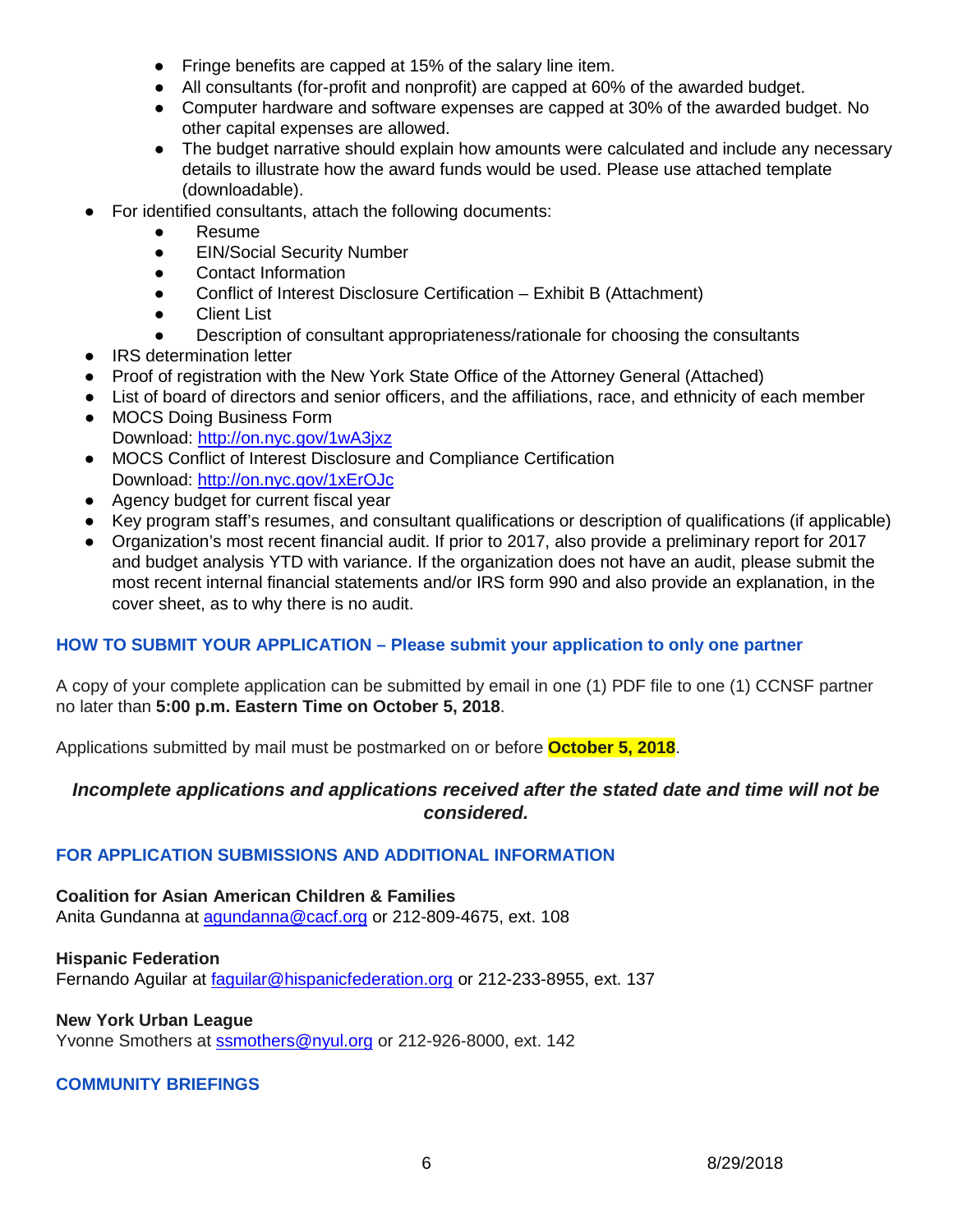Potential applicants are strongly encouraged to attend any of the Community Briefings listed below to learn more about the grant and the application process:

Tuesday, September 11, 2018 at 10:00 a.m. Hispanic Federation (MANHATTAN) 55 Exchange Place, 5<sup>th</sup> Floor, New York, NY 10005 RSVP: [faguilar@hispanicfederation.org](mailto:faguilar@hispanicfederation.org)

Thursday, September 27, 2018 at 10:00 a.m Casita Maria (BRONX) 928 Simpson Street, Bronx, NY 10459 RSVP: [faguilar@hispanicfederation.org](mailto:faguilar@hispanicfederation.org)

Further informational sessions in September TBA

## **APPLICATION PACKET CHECKLIST**

- □ Cover sheet
- $\square$  Project abstract
- □ Application narrative
- $\Box$  Project budget and budget narrative
- $\Box$  IRS determination letter
- $\Box$  Proof of registration with the New York State Office of the Attorney General
- $\Box$  List of board of directors, officers, and affiliations
- $\Box$  Agency budget for current fiscal year
- □ MOCS Doing Business Form
- $\Box$  Key program staff's resumes
- $\square$  Description of proposed consultant qualifications
- $\Box$  If Consultant(s) are used, must submit consultant resumes, description of consultant qualifications, and Conflict of interest forms/Exhibit B

## **IMPORTANT DATES**

| <b>Request for Applications Released</b> | August 27, 2018        |
|------------------------------------------|------------------------|
| Deadline for Application Submissions     | October 5, 2018        |
| <b>Grant Awards Announced</b>            | <b>January 7, 2019</b> |
| Interim Report Due                       | March 16, 2019         |
| Services Delivered/Funds Expended By     | June 28, 2019          |
| <b>Final Report Due</b>                  | July 8, 2019           |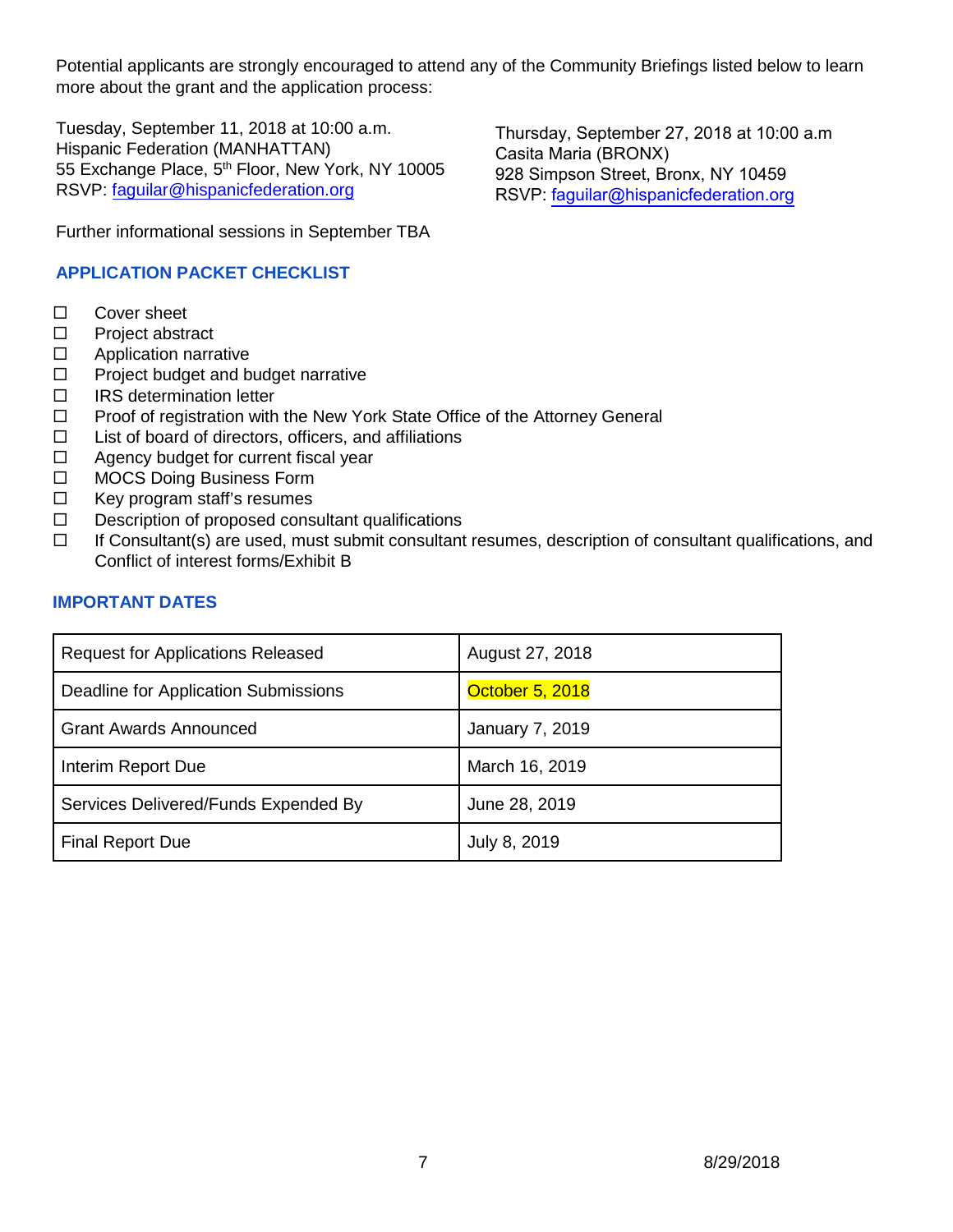# **Nonprofit Stabilization Fund Application Cover Sheet**

**Legal Name:** 

**Other Names Used:** 

**EIN #:** 

**Website:** 

**Legal Address:** 

**Executive Director:** 

**Executive Director's Email Address:** 

**Contact Person/Title:** 

**Email Address:** 

**Phone Number:** 

**Location(s) of Services:** 

**Organizational Budget:** 

**City Council District:** 

**Project Area:** 

**Amount Requested:**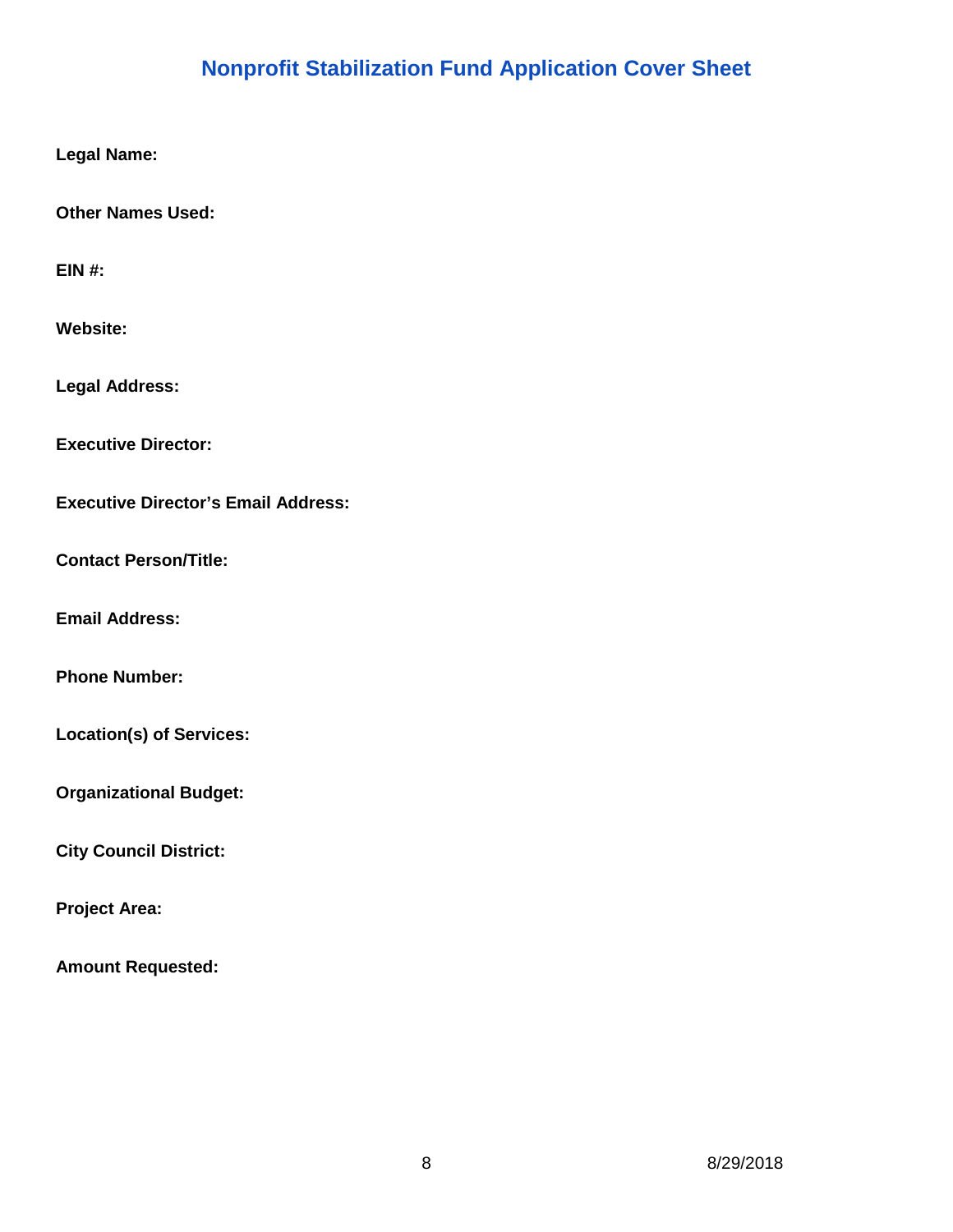# **Nonprofit Stabilization Fund Application Project Abstract (must be completed)**

| <b>Organization Name</b>                          |                        |         |                                               |
|---------------------------------------------------|------------------------|---------|-----------------------------------------------|
| <b>Grant Request Amount</b>                       |                        |         |                                               |
| <b>Grant Request Area (choose one):</b>           |                        |         |                                               |
| 1-Management Info Systems                         | 2-Financial Management |         | <b>3-Evaluation and Outcomes</b>              |
| 4-Leadership Development                          | 5-New Program Planning |         | 6-Strategy and Org Development                |
| 7-Collaboration/Strategic Alliance                |                        |         |                                               |
| Were you a CoCNSF Grant Recipient in a prior year |                        |         | If a prior year Recipient, which category was |
| (please reflect all years)?                       |                        |         | the Grant Request for (please reflect all     |
|                                                   |                        | years): |                                               |

#### **About the Organization**

**Mission/date established:** 

**Community served (geographically and demographically)**:

**How are Communities of Color represented in your board and leadership**?

#### **Need/Opportunity**

**Issue or problem to be addressed:** 

**Anticipated impact on clients and/or services**:

**Where relevant, how project will increase ability to deliver culturally competent services:** 

**Narrative: Competency, Goals, Activities, and Timeline**

**Demonstrated track record of providing competent and accessible services in culturally and linguistically relevant manner:** 

**Project goals:** 

**Project activities and how CoCNSF funding will be used:** 

**Timeline:**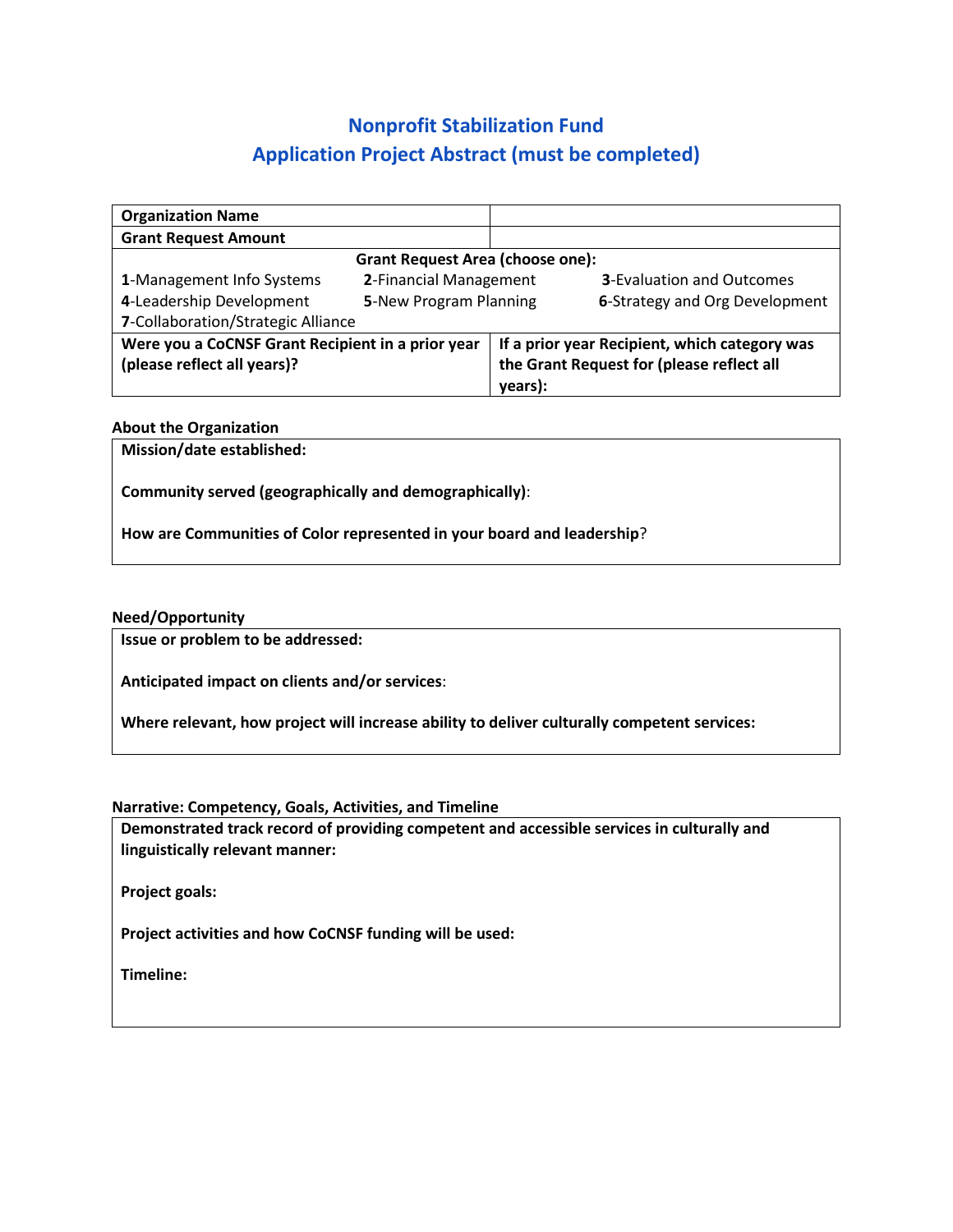#### **Narrative: Outcomes, Monitoring, and Evaluation**

**Outcomes organization hopes to achieve:** 

**How will organization know it has achieved them? (Please provide clear plan, benchmarks, and measures for success.)** 

**Does the organization have a plan to sustain capacity of project after the grant period? If so, what is the plan?**

#### **Budget**

| <b>Expense</b>                   | Amount |
|----------------------------------|--------|
| <b>Salaries and Wages</b>        |        |
| <b>Fringe</b>                    |        |
| <b>Consultants</b>               |        |
| <b>OTPS</b>                      |        |
| <b>Other (Briefly describe):</b> |        |
| Total                            |        |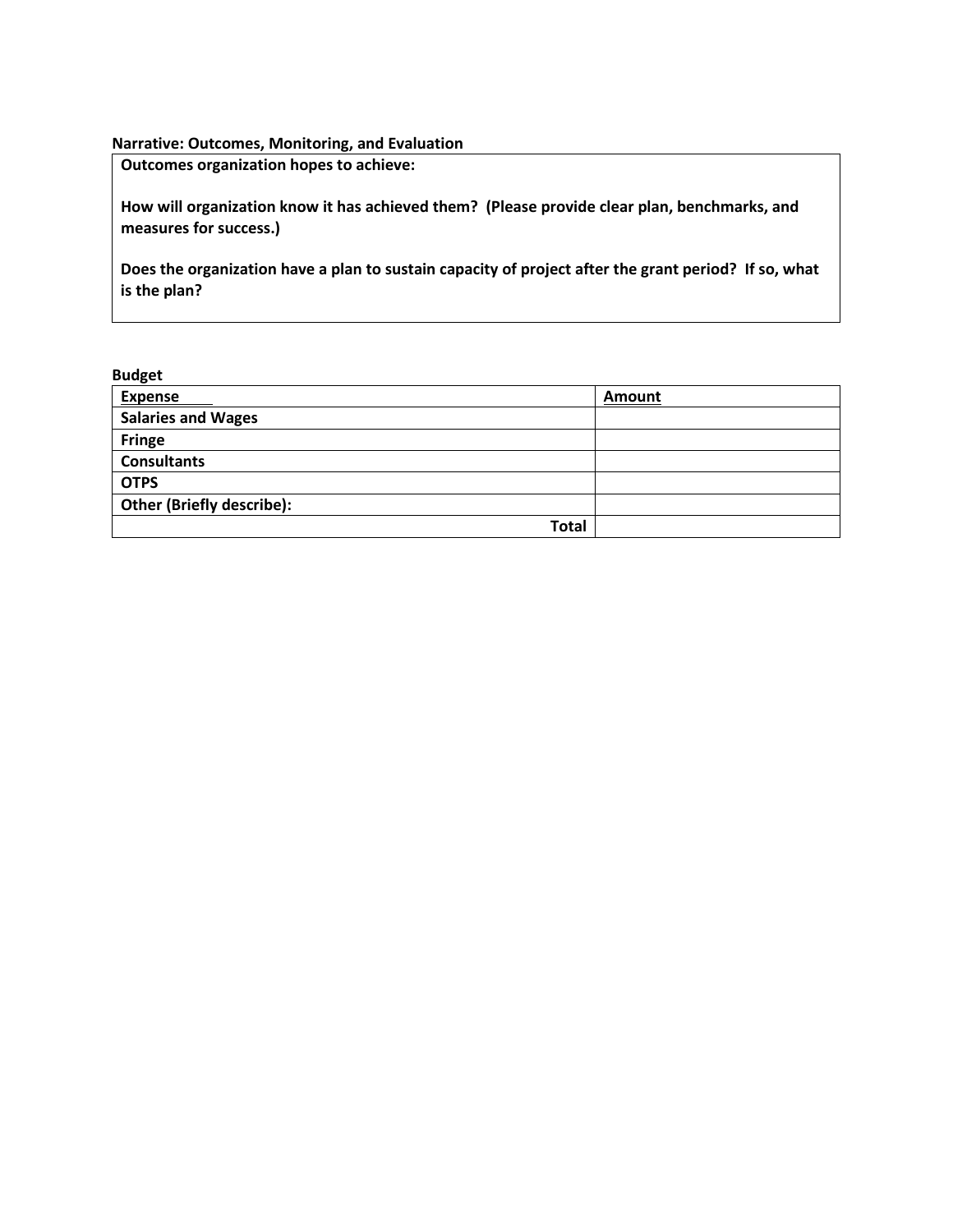## **Non - Profit Stabilization Fund FY 2019 Budget Summary**

|                           |                        | Agreement ID #: |                      |
|---------------------------|------------------------|-----------------|----------------------|
| <b>Grantor</b>            |                        |                 |                      |
| <b>Grantee</b>            |                        |                 |                      |
| <b>Address:</b>           |                        |                 |                      |
|                           |                        |                 |                      |
| Tel #:                    |                        | Fax #:          |                      |
| <b>Claim Period From:</b> | 1/1/2019               | Through:        | 6/30/2019            |
|                           |                        |                 |                      |
| <b>Account Code</b>       | <b>Budget Category</b> |                 | <b>Budget Amount</b> |
| 1100                      | Salaries and Wages     |                 |                      |
| 1200                      | <b>Fringe Benefits</b> |                 |                      |
| 2100                      | Consultants            |                 |                      |
| 3000                      | <b>OTPS</b>            |                 |                      |
|                           |                        |                 |                      |

## **BUDGET AMOUNT**

| Description of Budget Categories: Claimed expenses must be within described categories. |                        |                                                                                                                                                                                                                                                                                                                                                                                                                                                                                                                                                                                    |
|-----------------------------------------------------------------------------------------|------------------------|------------------------------------------------------------------------------------------------------------------------------------------------------------------------------------------------------------------------------------------------------------------------------------------------------------------------------------------------------------------------------------------------------------------------------------------------------------------------------------------------------------------------------------------------------------------------------------|
| Code                                                                                    | Category               | Description:                                                                                                                                                                                                                                                                                                                                                                                                                                                                                                                                                                       |
| 1100                                                                                    | Salaries and Wages     | Staff salaries are capped at 30% of the total budget.                                                                                                                                                                                                                                                                                                                                                                                                                                                                                                                              |
| 1200                                                                                    | <b>Fringe Benefits</b> | Fringe Benefits cannot exceed 15% of salary allocation (may include<br>Worker's Compensation, Disability, Unemployment Insurance, Medical,<br>Life & Pension.)                                                                                                                                                                                                                                                                                                                                                                                                                     |
| 2100                                                                                    | Consultants            | Individuals, with specific skills, retained to perform limited programmatic<br>tasks or to complete program related projects on a temporary and/or<br>limited basis, where the tasks or projects cannot be accomplished by the<br>contractor's staff. The services provided by the Consultant must be<br>related to the program work scope described in the Consultant Agreement<br>Form. Consultant's resume must be submitted. City Council requires no<br>more than 60% of your total budget can be applied to a private, for-profit<br>consultant or a non-profit consultants. |
| 3000                                                                                    | <b>OTPS</b>            | Refers to programmatic expenses other than Salaries, Fringe Benefits or<br>Non-Staff Services (e.g. admission fees, seminars, workshops). Any<br>hardware/software purchases are limited to 30% of your total budget.<br>Limits to hardware and software relates to the capacity building initiative<br>(eg. accounting and fundraising software). No administrative fees or<br>overhead costs.                                                                                                                                                                                    |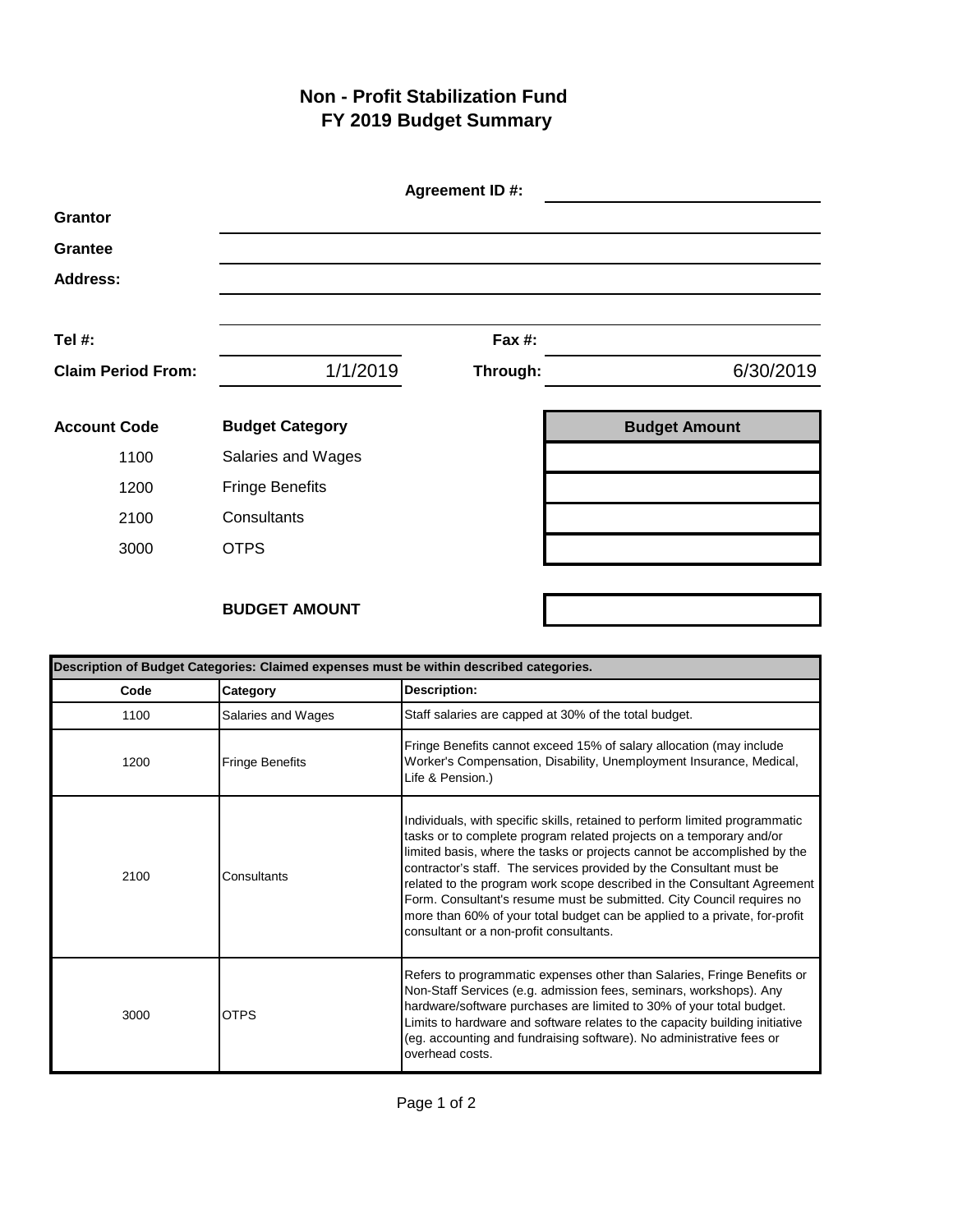|             | Salary and Wages / Consultant Details |        |
|-------------|---------------------------------------|--------|
|             | 1100 - Salaries and Wages             |        |
| # Positions | <b>Position Title</b>                 | Amount |
|             |                                       |        |
|             |                                       |        |
|             |                                       |        |
|             |                                       |        |
|             |                                       |        |
|             |                                       |        |
|             |                                       |        |
|             | Total                                 |        |
|             |                                       |        |

| 1200 - Fringe Benefits |       |  |
|------------------------|-------|--|
| Description<br>Amount  |       |  |
|                        |       |  |
|                        |       |  |
|                        | Total |  |

| 2100 - Consultants |                                |        |
|--------------------|--------------------------------|--------|
| Consultant Name    | <b>Description of Services</b> | Amount |
|                    |                                |        |
|                    |                                |        |
|                    |                                |        |
|                    |                                |        |
|                    | Total                          |        |

| 3000 - OTPS (please provide itemized breakdown of expenses) |                     |        |
|-------------------------------------------------------------|---------------------|--------|
| Category                                                    | Description/Purpose | Amount |
|                                                             |                     |        |
|                                                             |                     |        |
|                                                             |                     |        |
|                                                             |                     |        |
|                                                             |                     |        |
|                                                             |                     |        |
|                                                             |                     |        |
|                                                             |                     |        |
|                                                             | Total               |        |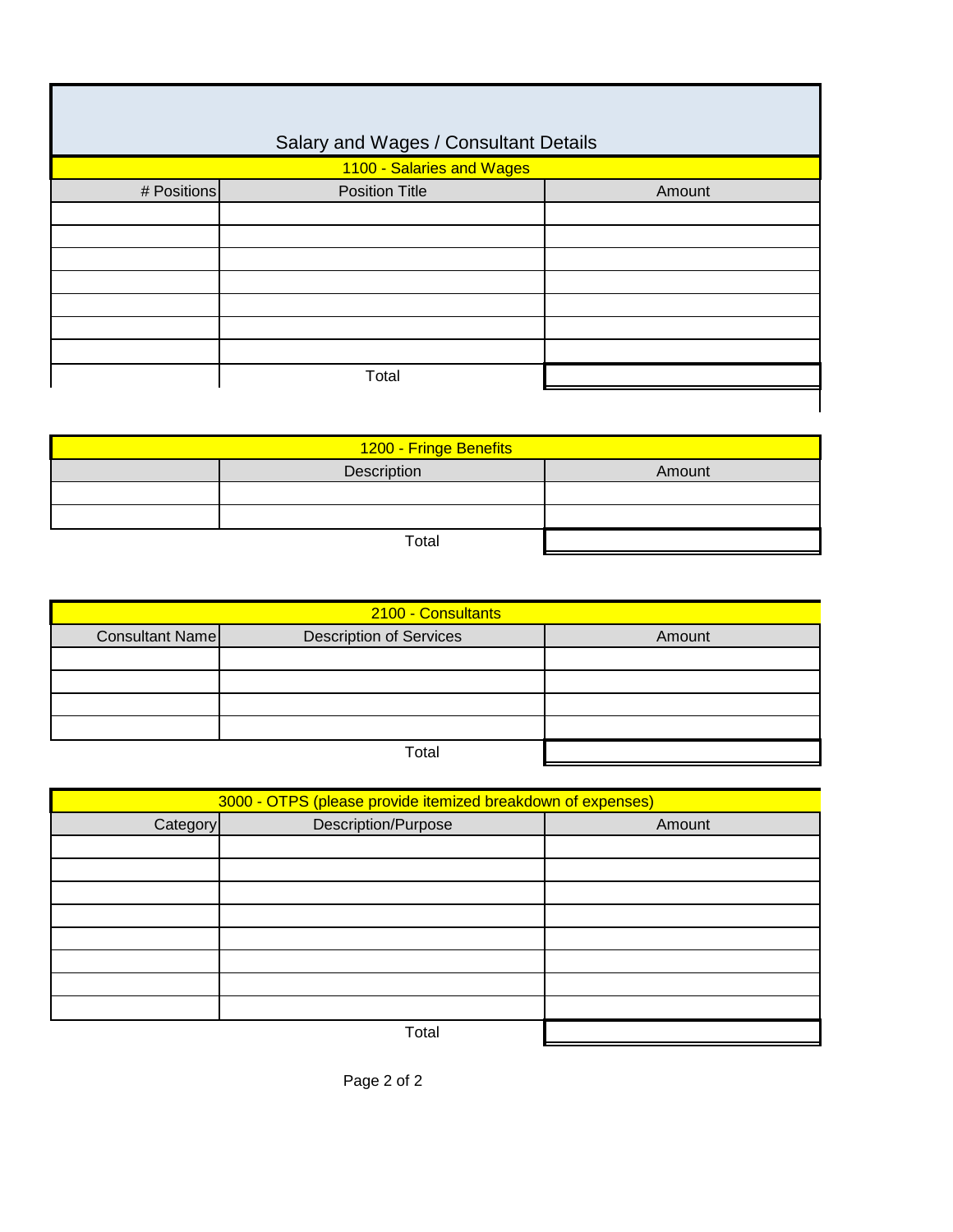# **Budget Narrative**

## *(NOTE: The Budget Narrative is the justification of 'how' and/or 'why' a line item helps to meet the program deliverables.)*

| <b>Capacity Building Project Description:</b> |        |
|-----------------------------------------------|--------|
|                                               |        |
|                                               |        |
|                                               |        |
|                                               |        |
|                                               |        |
| Salaries/Wages                                | Total: |
|                                               |        |
|                                               |        |
|                                               |        |
|                                               |        |
| <b>Fringe Benefits:</b>                       | Total: |
|                                               |        |
|                                               |        |
|                                               |        |
| <b>Consultants:</b>                           | Total: |
|                                               |        |
|                                               |        |
|                                               |        |
| OTPS:                                         | Total: |
|                                               |        |
|                                               |        |
|                                               |        |
|                                               |        |
|                                               |        |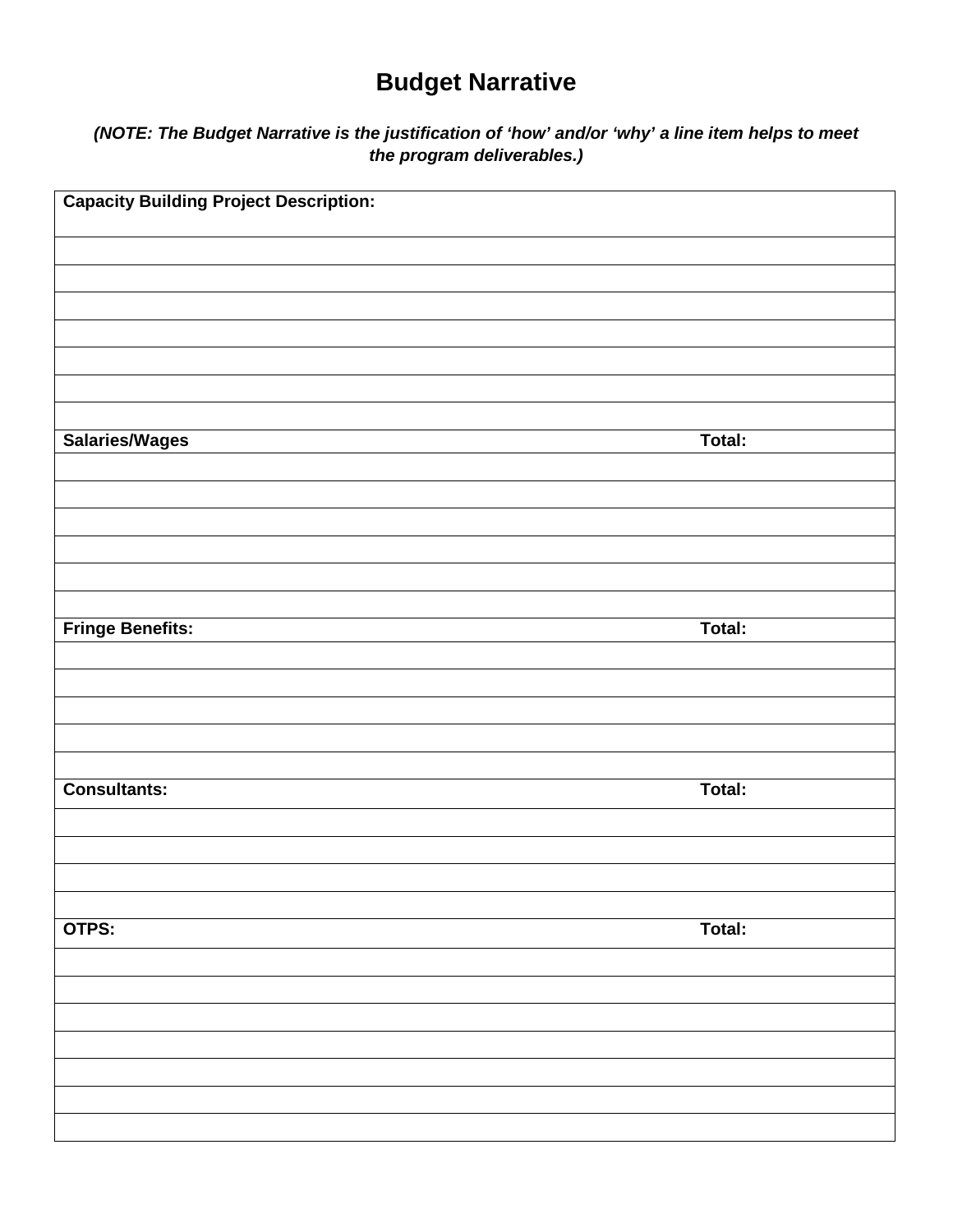

**Contract Services** 

**Bill de Blaslo** Mavor Lisette Camilo City Chief Procurement Officer and Director of Contract Services 253 Broadway, 9th Floor New York, NY 10007

212 788 0001 tel 212 788 0049 fax

#### New York State Charities Bureau Filing Certification

A MATERIALLY FALSE STATEMENT WILLFULLY OR FRAUDULENTLY MADE IN CONNECTION WITH THIS CERTIFICATION, AND/OR THE FAILURE TO CONDUCT APPROPRIATE DUE DILIGENCE IN VERIFYING THE INFORMATION THAT IS THE SUBJECT MATTER OF THIS CERTIFICATION, WILL RESULT IN RENDERING THE VENDOR NON-RESPONSIBLE FOR THE PURPOSE OF CONTRACT AWARD, AND A MATERIALLY FALSE STATEMENT WILLFULLY OR FRAUDULENTLY MADE IN CONNECTION WITH THIS CERTIFICATION MAY SUBJECT THE PERSON MAKING THE FALSE STATEMENT TO CRIMINAL CHARGES.

| $\mathsf{I}_i$ (authorized officer), being a duly authorized officer of                       |                               |
|-----------------------------------------------------------------------------------------------|-------------------------------|
|                                                                                               | (legal name of organization), |
| submitted the attached annual filing for the fiscal year ending ___/___/____(date) to the New |                               |
| York State Attorney General's Office, Charities Bureau on ____________(date). The             |                               |
| information submitted has been verified and continues to the best of my knowledge to be full, |                               |
| complete and accurate. I understand that the City of New York will rely on the information    |                               |
| supplied in this certification to determine compliance with New York State laws.              |                               |
|                                                                                               |                               |

#### **Required Attachments**

(please check all that were submitted)

□ Copy of check or money order dated \_\_/\_\_/\_\_ that paid the total of all applicable filing fees

 $\Box$  CHAR500

□ IRS 990, IRS 990-EZ or IRS 990-PF

Financial Statements (check only one)

□ Financial Statements Reviewed by a Certified Public Accountant (If organization received \$100,001 to \$250,000 in annual support and revenues within the fiscal year) □ Financial Statements Independently Audited by a Certified Public Accountant (If organization received more than \$250,000 in annual support and revenues within the fiscal year)

Legal Name of Vendor

**Phone Number** 

Signature of Authorized Officer / Date

Print Name I Title of Signer

Vendor's Address

Email

City / State / Zip Code

Vendor's EIN

Submit signed Certification with all attachments to the Mayor's Office of Contract Services Attn: Lishawn Alexander | CBO Analyst | Fax: (212) 312-0997 | Email: cbo@cityhall.nyc.gov

Printed on paper containing 30% post-consumer material.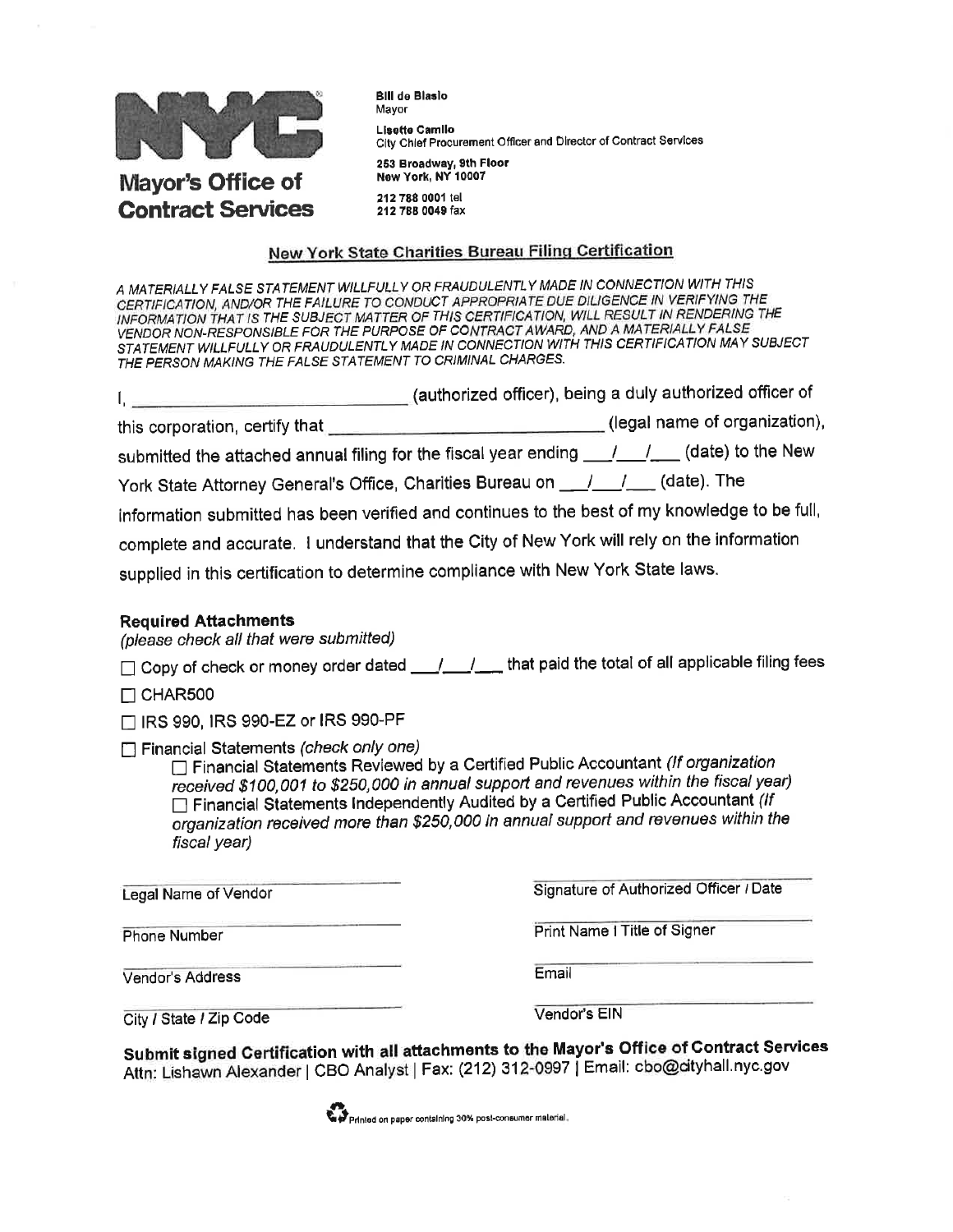

**Bill de Blaslo** Мауог **Lisatte Camilo** City Chief Procurement Officer and Director of Contract Services 253 Broadway, 9th Floor New York, NY 10007

212 788 0001 tel 212 788 0049 fax

#### **Conflict of Interest Disclosure and Compliance Certification**

A MATERIALLY FALSE STATEMENT WILLFULLY OR FRAUDULENTLY MADE IN CONNECTION WITH THIS CERTIFICATION, AND/OR<br>THE FAILURE TO CONDUCT APPROPRIATE DUE DILIGENCE IN VERIFYNG THE INFORMATION THAT IS THE SUBJECT MATTER OF THIS CERTIFICATION, MAY RESULT IN RENDERING THE VENDOR NON-RESPONSIBLE FOR THE PURPOSE OF CONTRACT AWARD, AND A MATERIALLY FALSE STATEMENT WILLFULLY OR FRAUDULENTLY MADE IN CONNECTION WITH THIS CERTIFICATION MAY SUBJECT THE PERSON MAKING THE FALSE STATEMENT TO CRIMINAL CHARGES.

No Conflict of Interest: Except as otherwise fully disclosed below (attach additional pages as needed), the Vendor affirms, to the best of its knowledge, information and belief, that no City Elected Official, nor any person associated with any City Elected Official, is an employee, Director or Trustee, Officer or consultant to/of, or has any financial interest, direct or indirect, in the organization, or has received or will receive any financial benefit, directly or indirectly, from the organization or from this funding. For purposes of this certification, "associated" persons include: a spouse, domestic partner, child, parent or sibling of a City Elected Official; a person with whom a City Elected Official has a business or other financial relationship, including but not limited to employees of a City Elected Official and/or a spouse, domestic partner, child, parent or sibling of such employees; and each firm in which a City Elected Official has a present or potential interest.

NOTE: THE VENDOR IS ENCOURAGED TO DISCLOSE ANY CONNECTION TO A CITY ELECTED OFFICIAL THAT COULD CREATE AN APPEARANCE OF A CONFLICT OF INTEREST. REGARDLESS OF WHETHER IT MEETS THE LISTED DEFINITIONS.

**Incorporation:** Vendor is incorporated under NYS Not-for-Profit Corp. Law ( $\sqrt{ }$  one)  $\Box$  Yes  $\Box$  No *(explain* below)

Explain corporate status if you are not incorporated under NPCL:

NOTE: INFORMATION CONCERNING THE VENDOR'S CORPORATE STATUS WILL BE USED BY THE CITY TO VERIFY COMPLIANCE WITH APPLICABLE REQUIREMENTS FOR CHARITIES REGISTRATION, PAYMENT OF TAXES AND OTHER LEGAL MANDATES AND THIS CONTRACT WILL NOT BE ENTERED INTO UNLESS THE VENDOR IS IN COMPLIANCE.

Name of Vendor

Vendor's Address

Signature of Authorized Official/Date

Print Name/Title of Signer

City, State, Zip Code

Vendor's EIN

Sworn to before me this same day of

Notary Public

Printed on paper containing 30% post-consumer material,

 $20$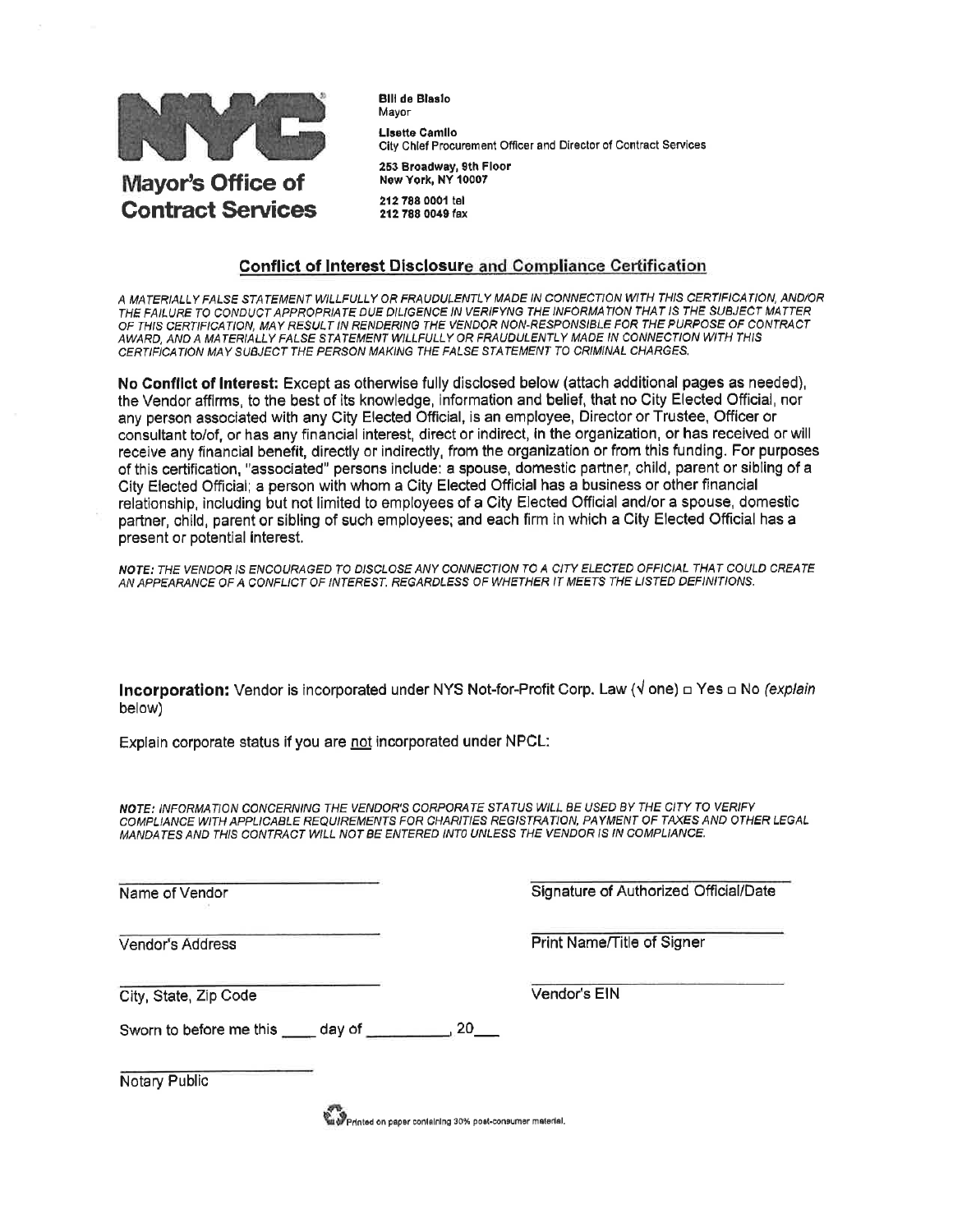

New York City Council Discretionary Funding Conflicts of Interest Disclosure

Legal Name of Organization

#### POSSIBLE CONFLICTS OF INTEREST WITH CITY ELECTED OFFICIALS AND THEIR ASSOCIATES

Report personal and financial relationships between all City Elected Officials, persons or firms associated with the City Elected Official, and the organization and its staff that could give rise to an actual conflict of interest or the appearance of a possible conflict of interest.

City Elected Official: Ch.68, S.2601(10)

New York City Mayor, Comptroller, Public Advocate, Borough President or Council Member

"Associated" Person or Firm: Ch68, S. 2601.5

- Spouse, Domestic Partner, Child, Parent, Sibling of a City Elected Official:
- Person with whom the public servant has a business or other financial relationship
- Firms in which the City Elected Official has a present or potential interest
- Employees of the Sponsoring Council Member and / or Spouse, Domestic Partner, Child, Parent, Sibling of Such Employees

#### Connection to Organization Including:

- Organization's Employee, Board Member, Director, Trustee, Officer or Consultant of the organization
- Persons with a direct or indirect financial interest in the organization
- Persons who have received or will receive any direct or indirect financial benefit from the organization or from this funding

Attach additional sheets as needed.

This MUST be signed and sent in even if you have no conflicts to disclose.

| Name, Title, Position of City Official or Associated<br>Person               | Name, Title, Position and Relationship of Person with Organization                                                      |
|------------------------------------------------------------------------------|-------------------------------------------------------------------------------------------------------------------------|
| Sample Disclosure:<br>Council Member Chris Marks                             | Sample Disclosure:<br>Council Member Marks serves on our board of directors                                             |
| Sample Disclosure:<br>Carol Smith, Council Member Marks' Chief of Staff      | Sample Disclosure:<br>Carol Smith, Chief of Staff to Council Member Marks, is one of our paid<br>consultants            |
| Sample Disclosure:<br>Jake Jock, Council Member Marks' Deputy Chief of Staff | Sample Disclosure:<br>Jake Jock's son owns the business that supplied equipment to a baseball<br>team that we sponsored |
|                                                                              |                                                                                                                         |
| $\overline{2}$                                                               |                                                                                                                         |
| 3                                                                            |                                                                                                                         |

| Authorized Official: | Signature         | Date  |  |
|----------------------|-------------------|-------|--|
|                      | <b>Print Name</b> | Title |  |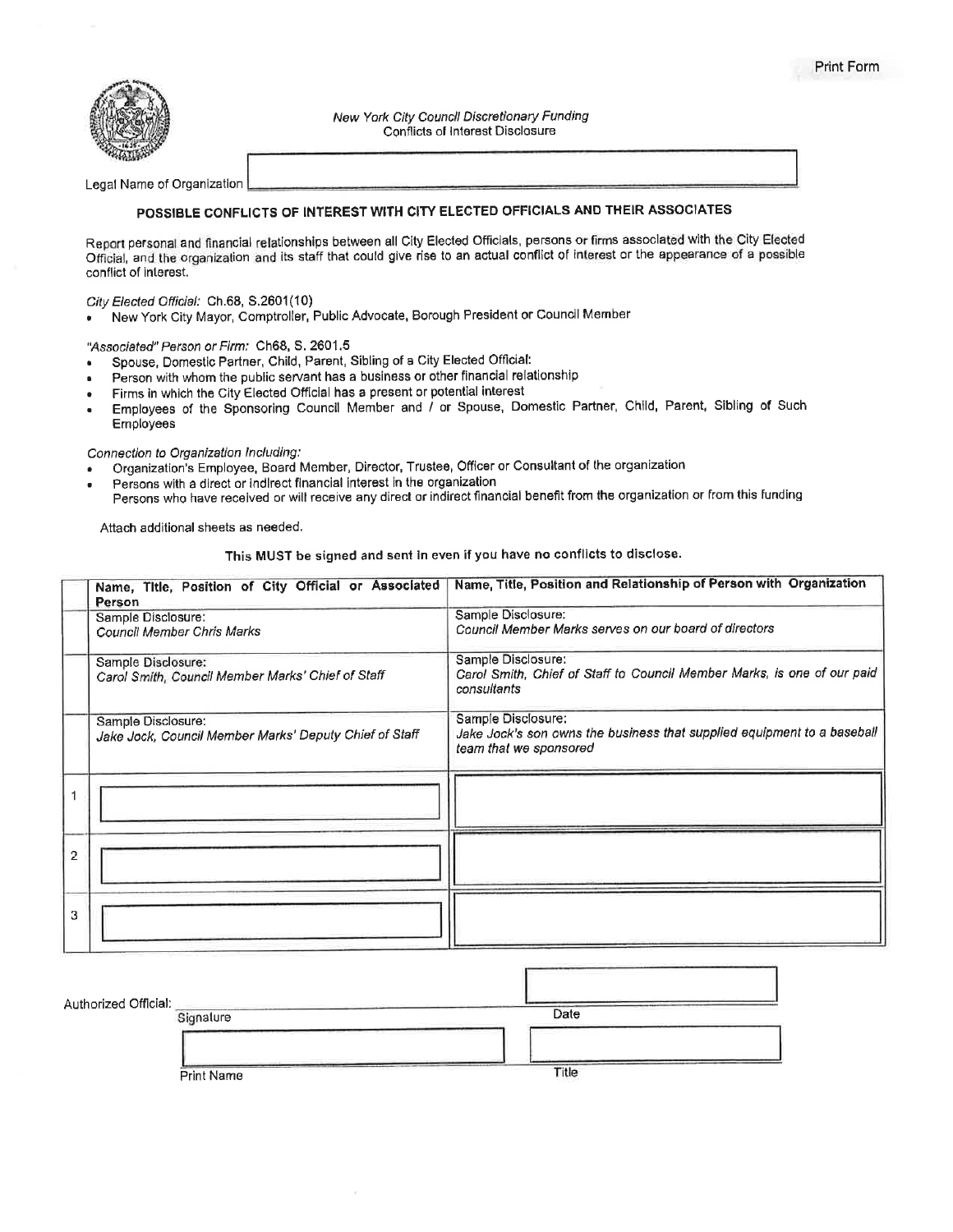|                  | <b>CITY OF NEW YORK</b><br><b>EXHIBIT B COVERSHEET</b><br>CONSULTANT / SUBCONTRACTOR APPROVAL FORM FOR DISCRETIONARY CONTRACTS<br>Column on left denotes party responsible for completion of each section. |      |                               |                                          |  |
|------------------|------------------------------------------------------------------------------------------------------------------------------------------------------------------------------------------------------------|------|-------------------------------|------------------------------------------|--|
|                  |                                                                                                                                                                                                            |      | <b>CONTRACT INFORMATION</b>   |                                          |  |
|                  | Agency:                                                                                                                                                                                                    |      | Unit/Div:                     |                                          |  |
| AGENCY           | <b>FMS Contract No.:</b>                                                                                                                                                                                   |      | EPIN:                         |                                          |  |
|                  | <b>Contractor Name:</b>                                                                                                                                                                                    |      | EIN/SSN:                      |                                          |  |
|                  |                                                                                                                                                                                                            |      |                               |                                          |  |
|                  | <b>Contract Value:</b>                                                                                                                                                                                     |      | <b>Registration Date:</b>     |                                          |  |
|                  | <b>Contract Description:</b>                                                                                                                                                                               |      |                               |                                          |  |
|                  | <b>CONSULTANT / SUBCONTRACTOR INFORMATION</b><br>If more than 4 consultants / subcontractors need approval please attach additional sheets.                                                                |      |                               |                                          |  |
|                  | Name:                                                                                                                                                                                                      |      | Disclosure Attached: Yes   No |                                          |  |
|                  | Phone:                                                                                                                                                                                                     | Fax: |                               |                                          |  |
|                  | Address:                                                                                                                                                                                                   |      | City: New York                | State/Zip: NY                            |  |
|                  | EIN/SSN:                                                                                                                                                                                                   |      | E-Mail:                       |                                          |  |
|                  | <b>Description of Agreement:</b>                                                                                                                                                                           |      |                               |                                          |  |
|                  | Value of Agreement:                                                                                                                                                                                        |      | <b>Start Date:</b>            | End Date:                                |  |
|                  | Name:                                                                                                                                                                                                      |      | Disclosure Attached: Yes      | No <sup>1</sup>                          |  |
|                  | Phone:                                                                                                                                                                                                     | Fax: |                               |                                          |  |
|                  | Address:                                                                                                                                                                                                   |      | City:                         | State/Zip:                               |  |
|                  | EIN/SSN:                                                                                                                                                                                                   |      | E-Mail:                       |                                          |  |
| <b>CONTACTOR</b> | <b>Description of Agreement:</b>                                                                                                                                                                           |      |                               |                                          |  |
|                  | Value of Agreement:                                                                                                                                                                                        |      | <b>Start Date</b>             | <b>End Date</b>                          |  |
|                  | Name:                                                                                                                                                                                                      |      | Disclosure Attached: Yes      | No <sub>1</sub>                          |  |
|                  | Phone:                                                                                                                                                                                                     |      | Fax:                          |                                          |  |
|                  | Address:                                                                                                                                                                                                   |      | City:                         | State/Zip:                               |  |
|                  | EIN/SSN:                                                                                                                                                                                                   |      | E-Mail:                       |                                          |  |
|                  | <b>Description of Agreement:</b>                                                                                                                                                                           |      |                               |                                          |  |
|                  | Value of Agreement:                                                                                                                                                                                        |      | <b>Start Date:</b>            | End Date:                                |  |
|                  | Name:                                                                                                                                                                                                      |      | Disclosure Attached: Yes [    | No <sub>1</sub>                          |  |
|                  | Phone:                                                                                                                                                                                                     |      | Fax:                          |                                          |  |
|                  | Address:                                                                                                                                                                                                   |      | City:                         | State/Zip:                               |  |
|                  | EIN/SSN:                                                                                                                                                                                                   |      | E-Mail:                       |                                          |  |
|                  | Description of Agreement:                                                                                                                                                                                  |      |                               |                                          |  |
|                  |                                                                                                                                                                                                            |      |                               | End Date:                                |  |
|                  | Value of Agreement:                                                                                                                                                                                        |      | Start Date:                   |                                          |  |
|                  |                                                                                                                                                                                                            |      | <b>AGENCY APPROVAL</b>        |                                          |  |
|                  | Date of Receipt:                                                                                                                                                                                           |      | Date sent to City Council:    |                                          |  |
| AGENCY           | Granted <sup>[1]</sup> Denied <sup>[1]</sup><br>Final Agency Approval:                                                                                                                                     |      | <b>City Council Approval:</b> | Granted <sup>1</sup> Denied <sup>1</sup> |  |
|                  | Signature:                                                                                                                                                                                                 |      | Date:                         |                                          |  |

 $\bigstar$  is equipment on paper containing 30% post-consumer material<br> $\bigstar$   $\mathbb{R}$   $\rightarrow$   $\mathbb{R}$   $\rightarrow$  20010

MOCS Consultant / Subcontractor Approval Form for Discretionary (11/18/2010)